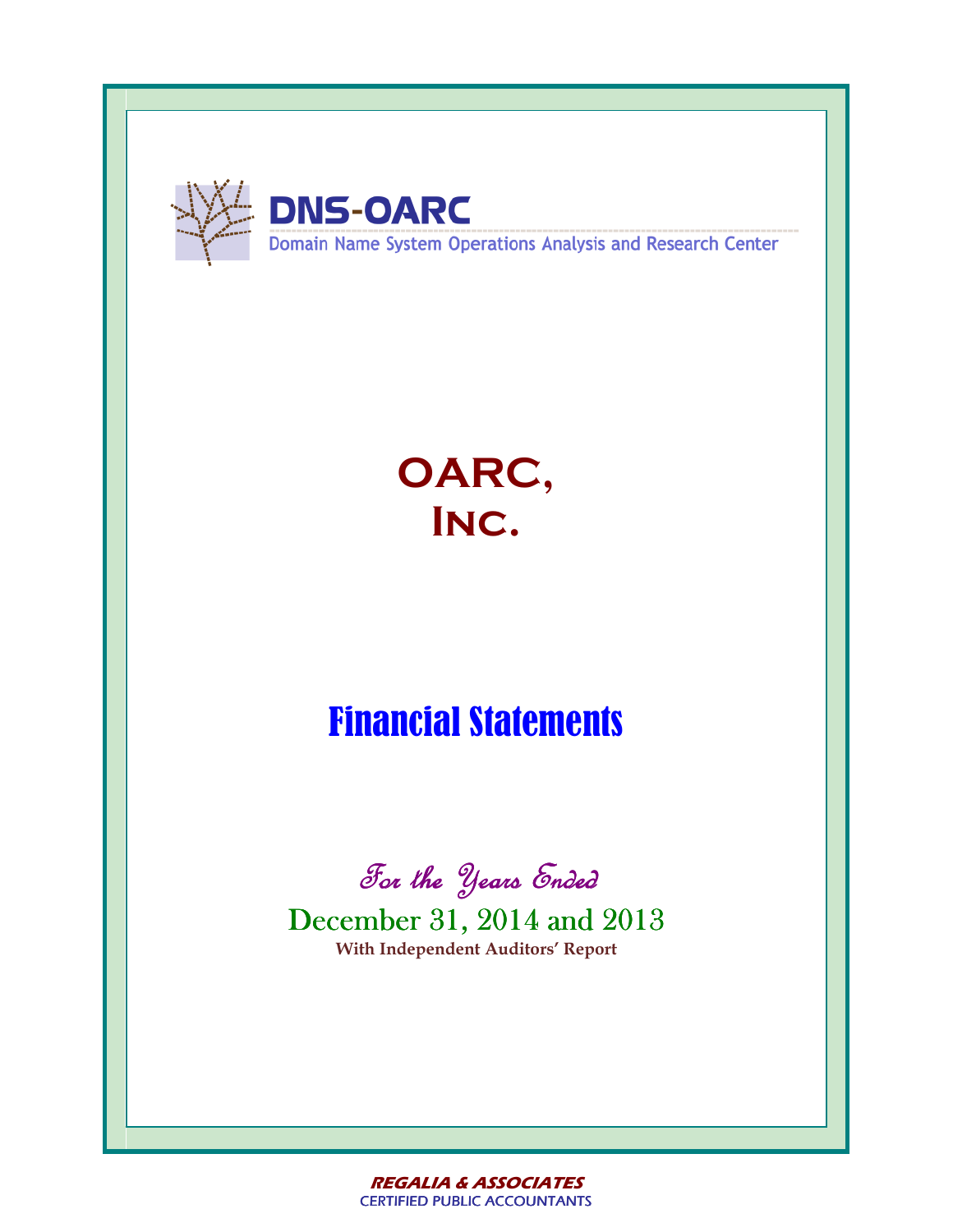# (A Delaware Not-For-Profit Corporation) December 31, 2014 and 2013

# **CONTENTS**

|                                                    | Page           |
|----------------------------------------------------|----------------|
| <b>Independent Auditors' Report</b>                | 1              |
| <b>Financial Statements:</b>                       |                |
| <b>Statements of Financial Position</b>            | $\overline{2}$ |
| Statements of Activities and Changes in Net Assets | 3              |
| <b>Statements of Cash Flows</b>                    | $\overline{4}$ |
| <b>Statement of Functional Expenses</b>            | 5              |
| Notes to Financial Statements                      | $6 - 9$        |

# **OARC, INC.**

950 Charter Street Redwood City, California 94063 (650) 423-1344, FAX (650) 423-1355 Email: info@oarc.org Web Site Address: www.dns-oarc.net

> **REGALIA & ASSOCIATES**  *CERTIFIED PUBLIC ACCOUNTANTS CERTIFIED PUBLIC ACCOUNTANTS*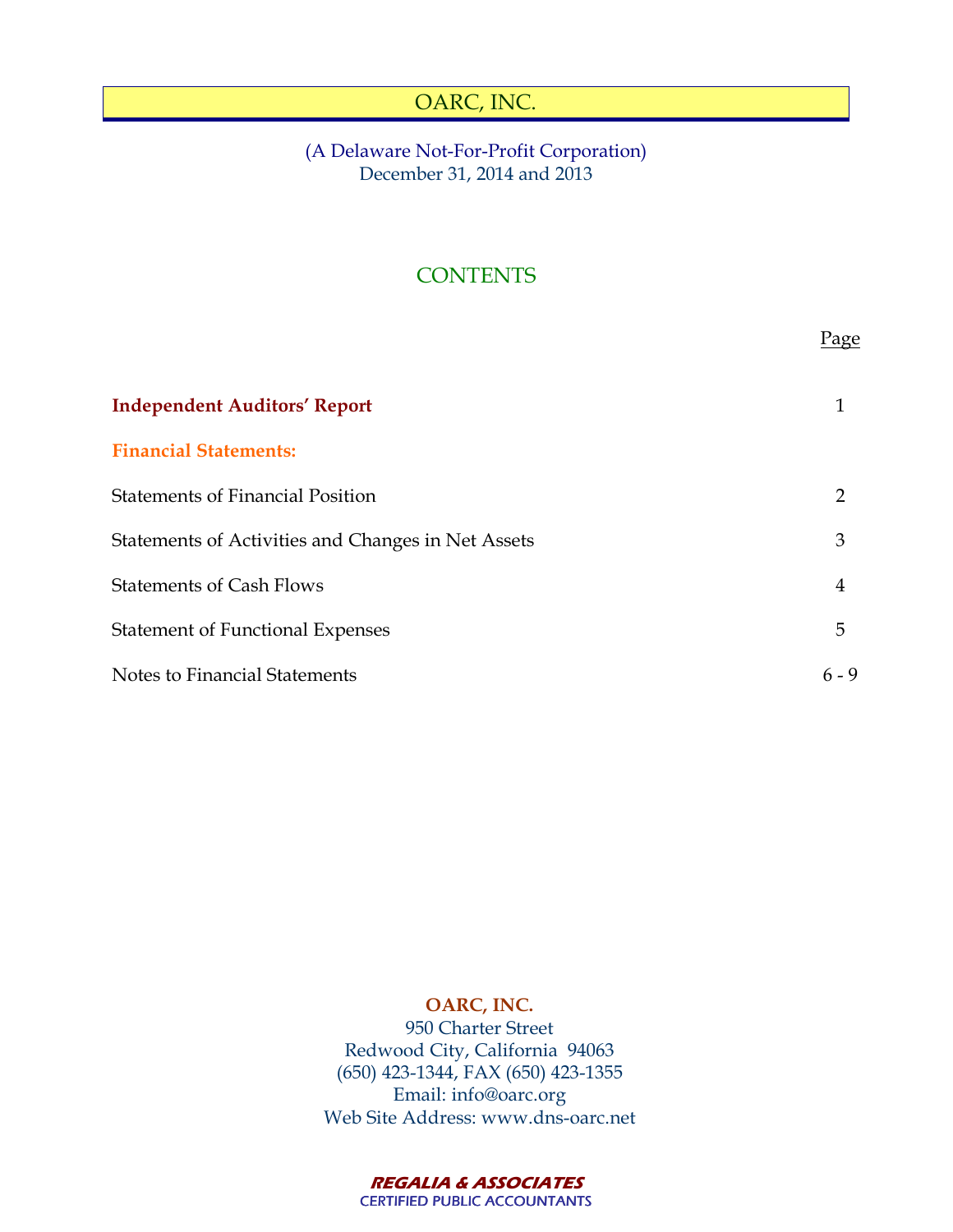

#### **INDEPENDENT AUDITORS' REPORT**

#### **The Board of Directors OARC, Inc.**

We have audited the accompanying financial statements of OARC, Inc. (a nonprofit organization) which comprise the statements of financial position as of December 31, 2014 and 2013 and the related statements of activities and changes in net assets, cash flows and functional expenses for the years then ended, and the related notes to the financial statements.

#### *Management's Responsibility for the Financial Statements*

Management is responsible for the preparation and fair presentation of these financial statements in accordance with accounting principles generally accepted in the United States of America; this includes the design, implementation, and maintenance of internal control relevant to the preparation and fair presentation of financial statements that are free from material misstatement, whether due to fraud or error.

#### *Auditor's Responsibility*

Our responsibility is to express an opinion on these financial statements based on our audits. We conducted our audits in accordance with auditing standards generally accepted in the United States of America. Those standards require that we plan and perform the audits to obtain reasonable assurance about whether the financial statements are free from material misstatement.

An audit involves performing procedures to obtain audit evidence about the amounts and disclosures in the financial statements. The procedures selected depend on the auditor's judgment, including the assessment of the risks of material misstatement of the financial statements, whether due to fraud or error. In making those risk assessments, the auditor considers internal control relevant to the entity's preparation and fair presentation of the financial statements in order to design audit procedures that are appropriate in the circumstances, but not for the purpose of expressing an opinion on the effectiveness of the entity's internal control. Accordingly, we express no such opinion. An audit also includes evaluating the appropriateness of accounting policies used and the reasonableness of significant accounting estimates made by management, as well as evaluating the overall presentation of the financial statements.

We believe that the audit evidence we have obtained is sufficient and appropriate to provide a basis for our audit opinion.

### *Opinion*

In our opinion, the financial statements referred to above present fairly, in all material respects, the financial position of OARC, Inc. as of December 31, 2014 and 2013, and the results of its operations and its cash flows for the years then ended in accordance with accounting principles generally accepted in the United States of America.

#### *Other Matters*

The prior year summarized comparative information has been derived from OARC, Inc.'s December 31, 2013 financial statements. In our report dated April 21, 2014, we expressed an unqualified opinion on those financial statements.

|                                        | 1st Draft |        |
|----------------------------------------|-----------|--------|
| Danville, California<br>April 20, 2014 |           |        |
|                                        |           | Page 1 |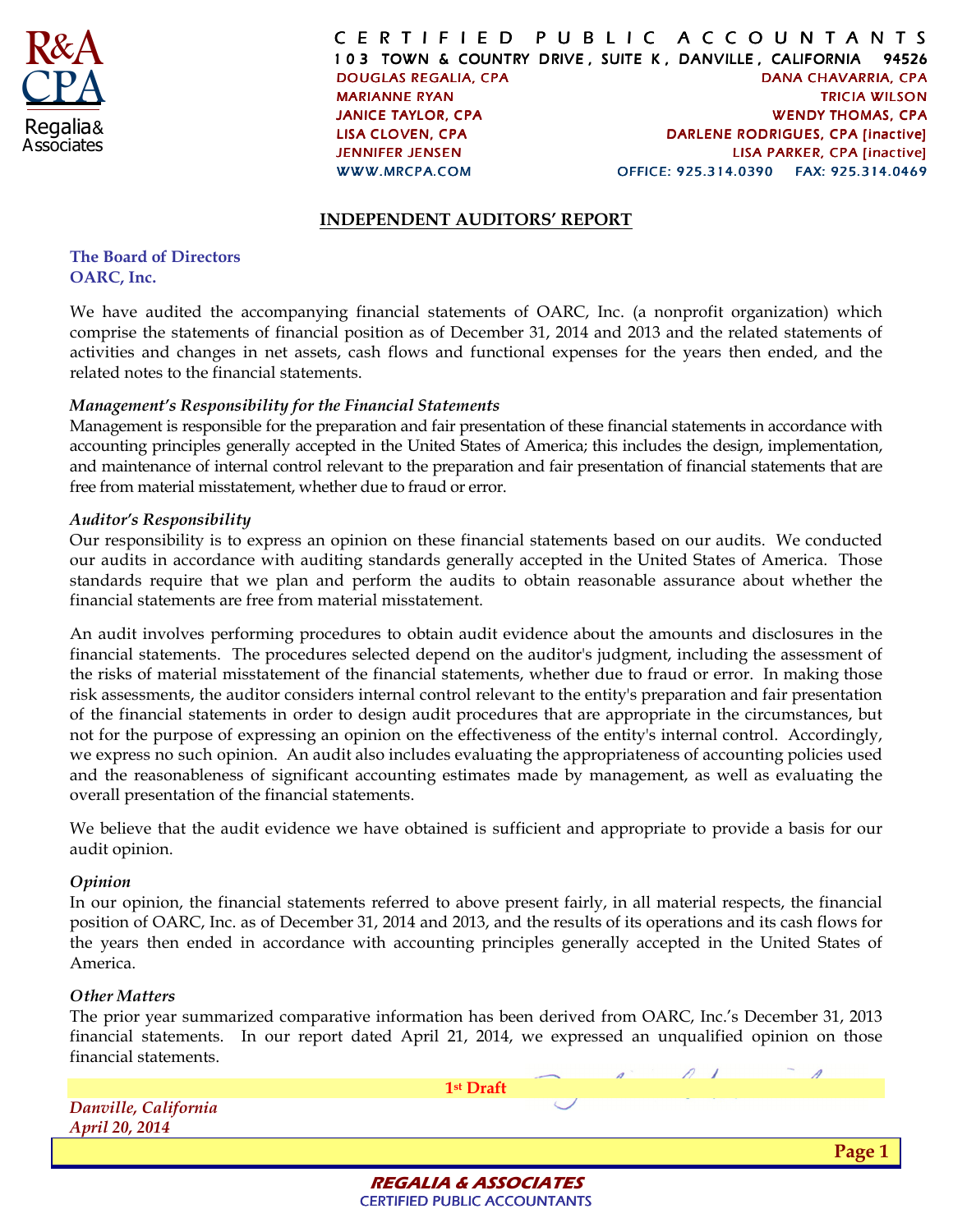# **Statements of Financial Position December 31, 2014 and 2013**

### **ASSETS**

|                             | 2014          | 2013          |
|-----------------------------|---------------|---------------|
| Current assets:             |               |               |
| Cash and cash equivalents   | \$<br>347,219 | \$<br>294,900 |
| Accounts receivable, net    | 16,500        | 27,000        |
| Total current assets        | 363,719       | 321,900       |
| Property and equipment, net | 72,021        | 82,660        |
|                             | \$<br>435,740 | \$<br>404,560 |

### **LIABILITIES AND NET ASSETS**

| Current liabilities:                |               |               |
|-------------------------------------|---------------|---------------|
| Accounts payable and other accruals | \$<br>22,013  | \$<br>30,464  |
| Deferred revenue                    | 211,320       | 183,011       |
| Total current liabilities           | 233,333       | 213,475       |
| Net assets:                         |               |               |
| Unrestricted                        | 192,407       | 191,085       |
| Temporarily restricted              | 10,000        |               |
| Total net assets                    | 202,407       | 191,085       |
|                                     | \$<br>435,740 | \$<br>404,560 |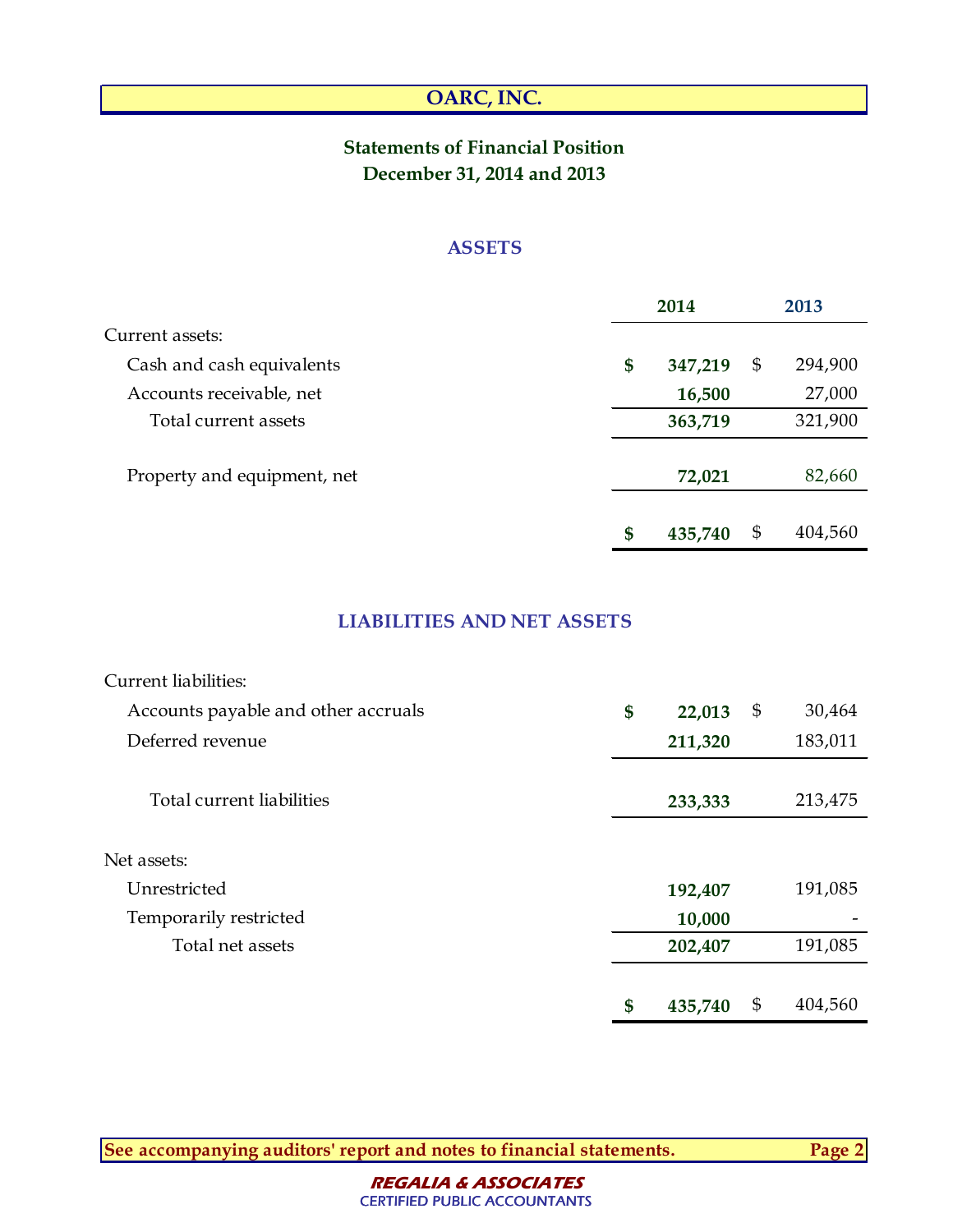# **Statements of Activities and Changes in Net Assets Years Ended December 31, 2014 and 2013**

|                                               | 2014 |         |    | 2013    |  |  |
|-----------------------------------------------|------|---------|----|---------|--|--|
| Changes in unrestricted net assets:           |      |         |    |         |  |  |
| Revenue and support:                          |      |         |    |         |  |  |
| Membership fees                               | \$   | 399,691 | \$ | 311,204 |  |  |
| Donations and grants                          |      | 49,088  |    | 128,239 |  |  |
| Total revenue and support                     |      | 448,779 |    | 439,443 |  |  |
| Operating expenses:                           |      |         |    |         |  |  |
| Program                                       |      | 418,058 |    | 303,317 |  |  |
| General and administrative                    |      | 29,399  |    | 33,249  |  |  |
| Fund raising                                  |      |         |    |         |  |  |
| Total operating expenses                      |      | 447,457 |    | 336,566 |  |  |
| Increase in unrestricted net assets           |      | 1,322   |    | 102,877 |  |  |
| Changes in temporarily restricted net assets: |      |         |    |         |  |  |
| Grants and contributions                      |      | 10,000  |    |         |  |  |
| Net assets released from restrictions         |      |         |    |         |  |  |
| Increase in temporarily restricted net assets |      | 10,000  |    |         |  |  |
| Increase in net assets                        |      | 11,322  |    | 102,877 |  |  |
| Net assets at beginning of year               |      | 191,085 |    | 88,208  |  |  |
| Net assets at end of year                     | \$   | 202,407 | \$ | 191,085 |  |  |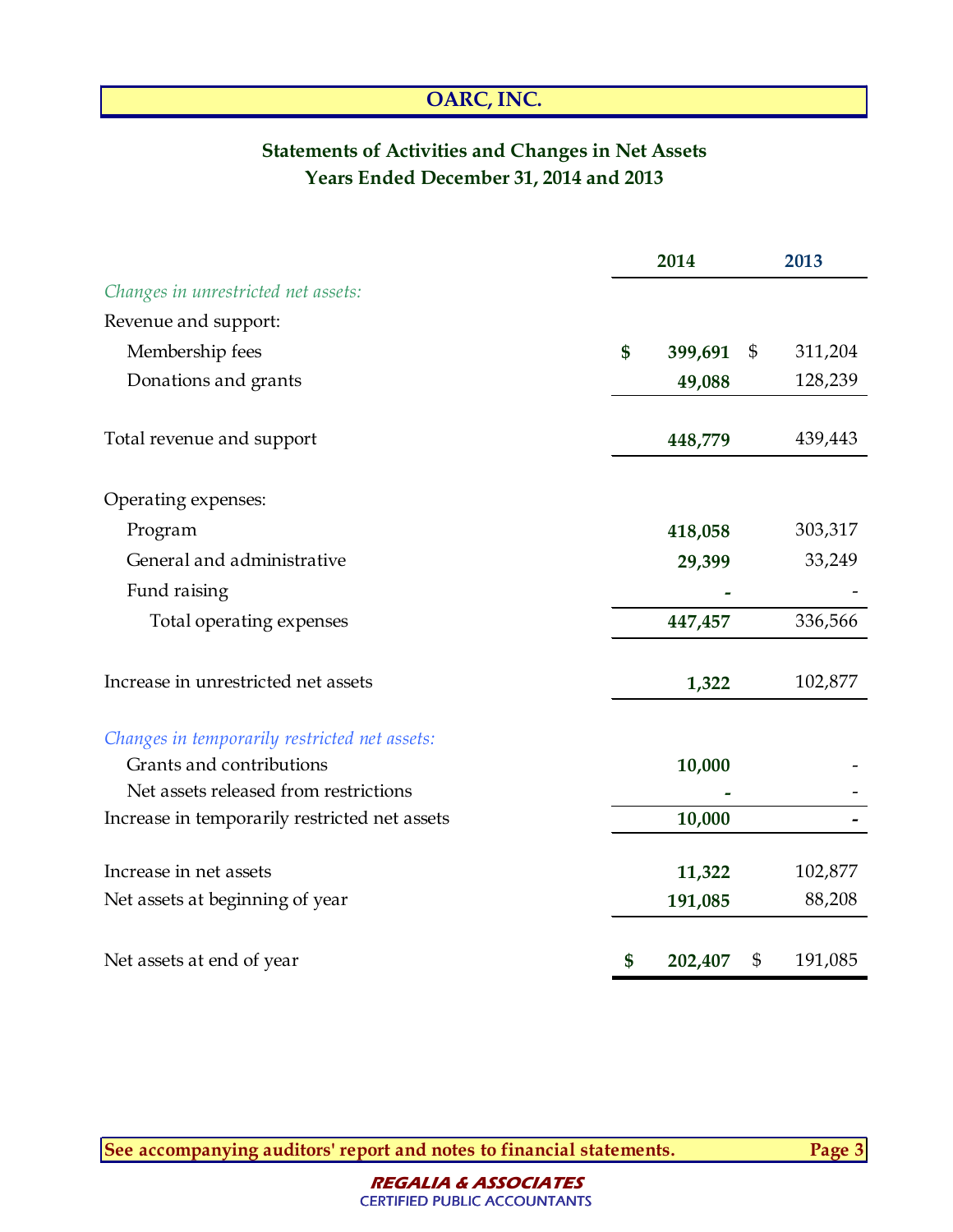# **Statements of Cash Flows Years Ended December 31, 2014 and 2013**

| 2014                                           |    |           | 2013 |           |  |
|------------------------------------------------|----|-----------|------|-----------|--|
| Operating activities:                          |    |           |      |           |  |
| Increase in net assets                         | \$ | 11,322    | \$   | 102,877   |  |
| Adjustments to reconcile to cash provided by   |    |           |      |           |  |
| operating activities:                          |    |           |      |           |  |
| Depreciation and amortization                  |    | 38,669    |      | 19,723    |  |
| Changes in:                                    |    |           |      |           |  |
| Accounts receivable, net                       |    | 10,500    |      | 11,250    |  |
| Accounts payable and accrued liabilities       |    | (8, 451)  |      | 21,699    |  |
| Deferred revenue                               |    | 28,309    |      | 71,297    |  |
| Cash provided by operating activities          |    | 80,349    |      | 226,846   |  |
| Investing activities:                          |    |           |      |           |  |
| Acquisition of property and equipment          |    | (28, 030) |      | (97, 414) |  |
| Cash used for investing activities             |    | (28,030)  |      | (97, 414) |  |
| Increase in cash and cash equivalents          |    | 52,319    |      | 129,432   |  |
| Cash and cash equivalents at beginning of year |    | 294,900   |      | 165,468   |  |
| Cash and cash equivalents at end of year       | \$ | 347,219   | \$   | 294,900   |  |
| Additional cash flow information:              |    |           |      |           |  |
| Interest paid                                  | \$ |           | \$   |           |  |
| Tax registration fees                          | \$ | 75        | \$   | 75        |  |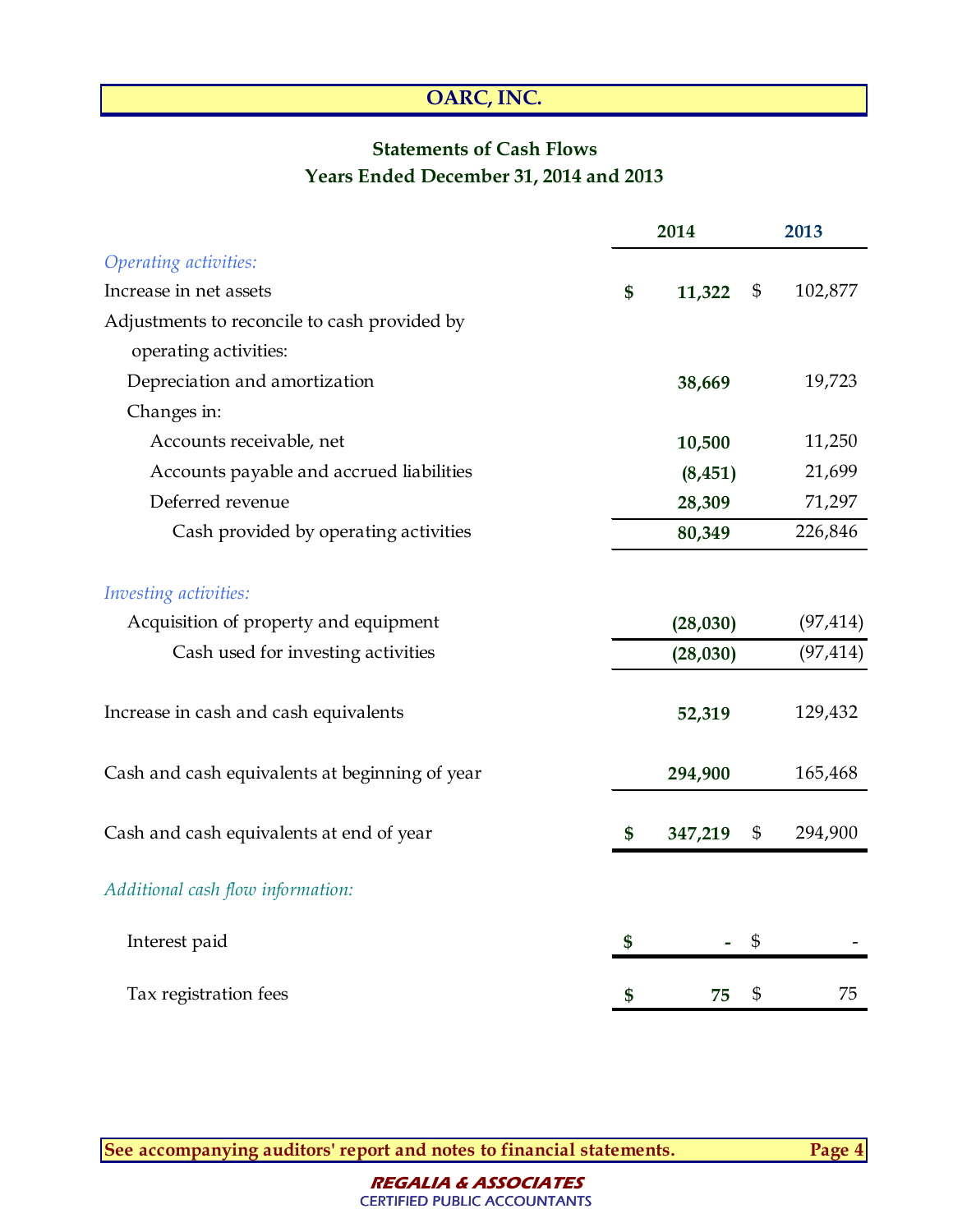# **Statement of Functional Expenses**

# **Year Ended December 31, 2014**

*(with Summarized Financial Information for the Year Ended December 31, 2013)*

|                                  |                |                | <b>General</b> |                |                |               |                |               |
|----------------------------------|----------------|----------------|----------------|----------------|----------------|---------------|----------------|---------------|
|                                  |                |                | & Admin-       |                | Fund           | 2014          |                | 2013          |
|                                  | Programs       |                | istrative      |                | <b>Raising</b> | <b>Totals</b> |                | <b>Totals</b> |
| <b>Bad debts</b>                 | $\mathfrak{S}$ | \$             | 1,000          | $\mathfrak{S}$ |                | \$<br>1,000   | $\mathfrak{S}$ | 3,750         |
| Bank charges and other fees      |                |                | 480            |                |                | 480           |                | 1,132         |
| Conferences and meetings         | 50,500         |                |                |                |                | 50,500        |                | 32,798        |
| Depreciation and amortization    | 32,869         |                | 5,800          |                |                | 38,669        |                | 19,723        |
| Office and other                 | 8,023          |                | 5,349          |                |                | 13,372        |                | 3,485         |
| Postage and shipping             |                |                | 334            |                | -              | 334           |                | 1,077         |
| Professional and consulting      | 275,863        |                | 7,470          |                |                | 283,333       |                | 234,925       |
| Occupancy                        | 15,606         |                | 2,754          |                |                | 18,360        |                | 12,430        |
| Telephone and telecommunications | 985            |                | 174            |                |                | 1,159         |                | 1,887         |
| Travel and related expenses      | 34,212         |                | 6,038          |                |                | 40,250        |                | 25,359        |
| Totals                           | 418,058        | $\mathfrak{S}$ | 29,399         | \$             |                | \$<br>447,457 | \$             | 336,566       |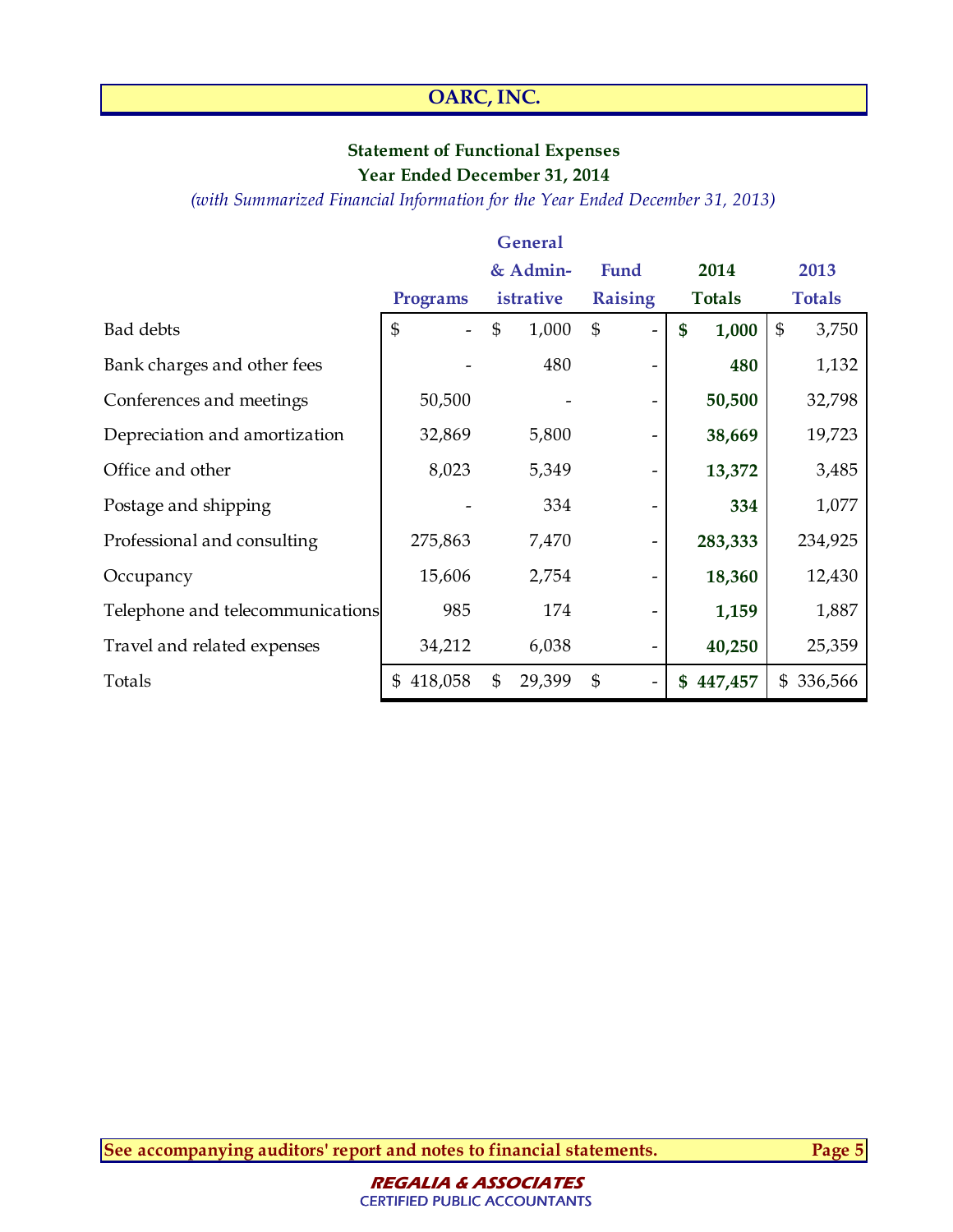# **Notes to Financial Statements December 31, 2014**

#### **1. Organization**

OARC, Inc. (OARC) is a  $501(c)(3)$  nonprofit public benefit corporation incorporated in the state of Delaware, with an office and employees in California. OARC was conceived in 2004 and then incorporated in late 2008 as part of a joint research proposal with CAIDA to the National Science Foundation. OARC was conceived as a membership organization where DNS operators, network researchers, software implementers, and others could participate to share data, common problems, and solutions in a secure environment.

OARC provides and develops direct real-time assistance and information from TLD and other root server operations in the event of denial-of-service attacks against members' infrastructure. OARC's mission is to build trust among its members through forums where information can be shared in confidence; to enable knowledge transfer by organizing semiannual workshops; to promote research through data collection, analysis, and simulation; and to increase awareness with publicly available tools and services.

### **2. Summary of Significant Accounting Policies**

#### *Basis of Accounting and Presentation*

The financial statements of the OARC have been prepared on the accrual basis of accounting in accordance with Financial Accounting Standards Board in its Accounting Standards Codification (ASC) 958.205, *Presentation of Financial Statements of Not-for-Profit Entities*.

### *Use of Estimates*

The preparation of financial statements in conformity with accounting principles generally accepted in the United States of America requires management to make estimates and assumptions that affect the reported amounts of assets and liabilities and disclosure of contingent assets and liabilities at the date of the financial statements and the reported amounts of support, revenues, and expenses during the reporting period. Actual results could differ from those estimates.

#### *Cash and Cash Equivalents*

OARC considers all highly liquid investments with a maturity of three months or less when acquired to be cash equivalents. OARC maintains its cash balances in high quality financial institutions, which at times may exceed federally insured limits. OARC has not experienced any losses in such accounts.

#### *Property and Equipment*

Property and equipment are valued at cost or, if donated, at fair market value on the date of donation. Depreciation is provided by use of the straight-line method over the estimated useful lives of the assets. The cost of property and equipment greater than \$500 is capitalized and depreciated over the estimated useful life of each class of depreciable asset.

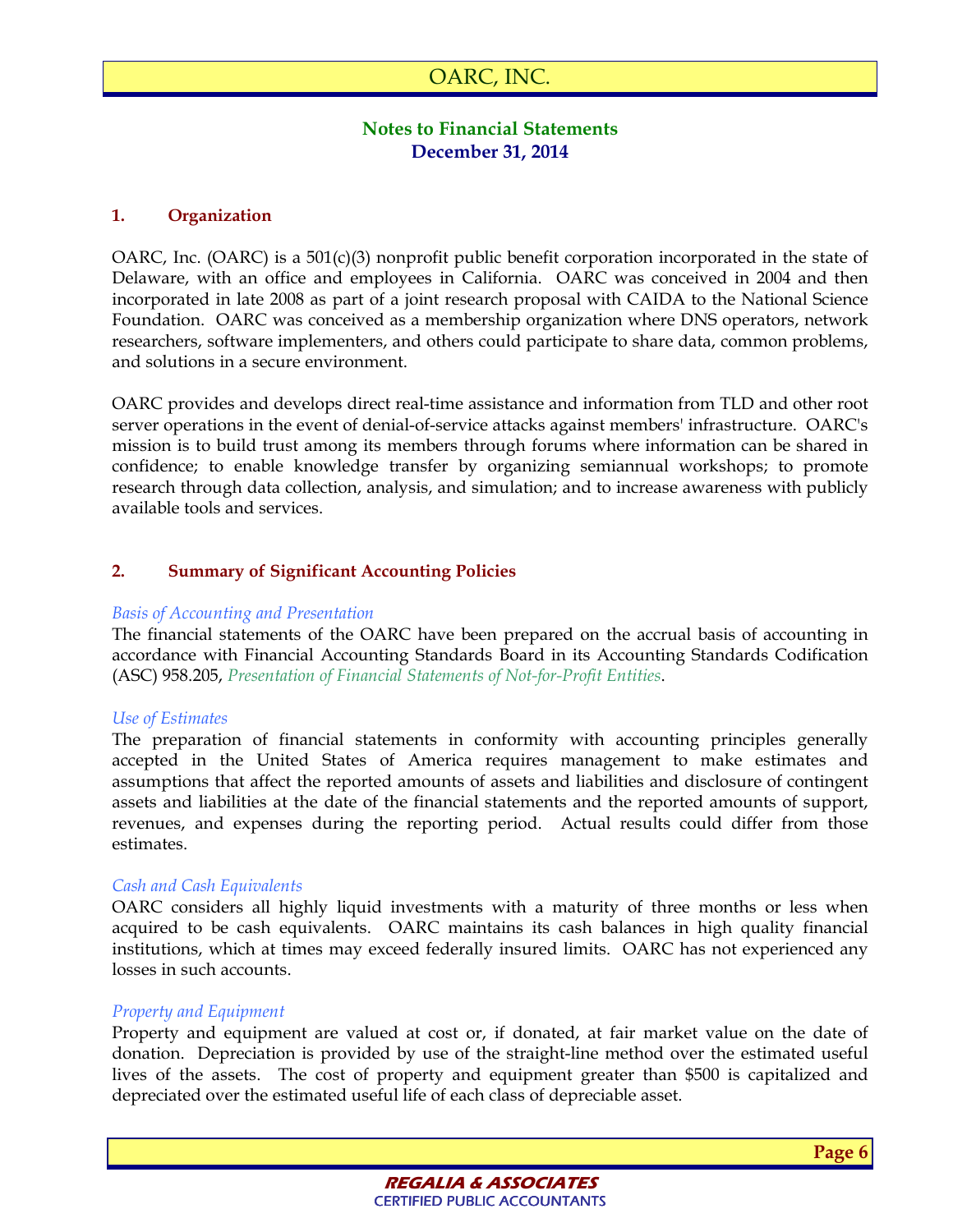### **Notes to Financial Statements**

### **2. Summary of Significant Accounting Policies** *(continued)*

#### *Net Assets*

In accordance with accounting principles generally accepted in the United States of America under ASC 958.205, financial statements must present classes of net assets based on the following categories: unrestricted net assets, temporarily restricted net assets, and permanently restricted net assets. Grants and contributions are classified in the appropriate net asset category based on the absence or existence of donor-imposed restrictions that limit the use of the donated assets if they are designated as support for future periods or future projects when they are received.

OARC reports gifts of cash and other assets as temporarily restricted support if they are received with donor stipulations that limit the use of the donated assets or if they are designated as support for future periods. When a donor's intended purpose is met or a time restriction expires, the temporarily restricted net asset is transferred to unrestricted net assets and reported in the statement of activities as net assets released from restrictions. Donorrestricted contributions where restrictions are met in the same reporting period in which they are contributed are reported as unrestricted support.

Permanently restricted net assets include those net assets that must be maintained in perpetuity in accordance with donor restrictions. The investment return from such assets may be used for purposes as specified by the donor or, if the donor has not specified a purpose, the income from such investments is not restricted and is included in unrestricted net assets. OARC had no permanently restricted net assets as of December 31, 2014 and 2013.

Unrestricted net assets include all of those donated assets that have no restrictions or limitations imposed on their use. The Board of Directors may elect certain unrestricted funds to be set aside as Board designated funds, which may not be spent without approval by the Board. No such funds were set-aside as of December 31, 2014 and 2013.

#### *Revenue and Support Recognition*

OARC receives revenue from a variety of sources. Revenues from other restricted grants and donations are recognized as income in the temporarily restricted fund in the period in which donor conditions are met and grant proceeds are considered earned.

#### *Contributions*

OARC records contributions in accordance with the recommendations of ASC 958.605, *Revenue Recognition of Not-for-Profit Entities*. Contributions received and unconditional promises to give are measured at their fair values and are reported as an increase in unrestricted net assets.

*(continued)* 



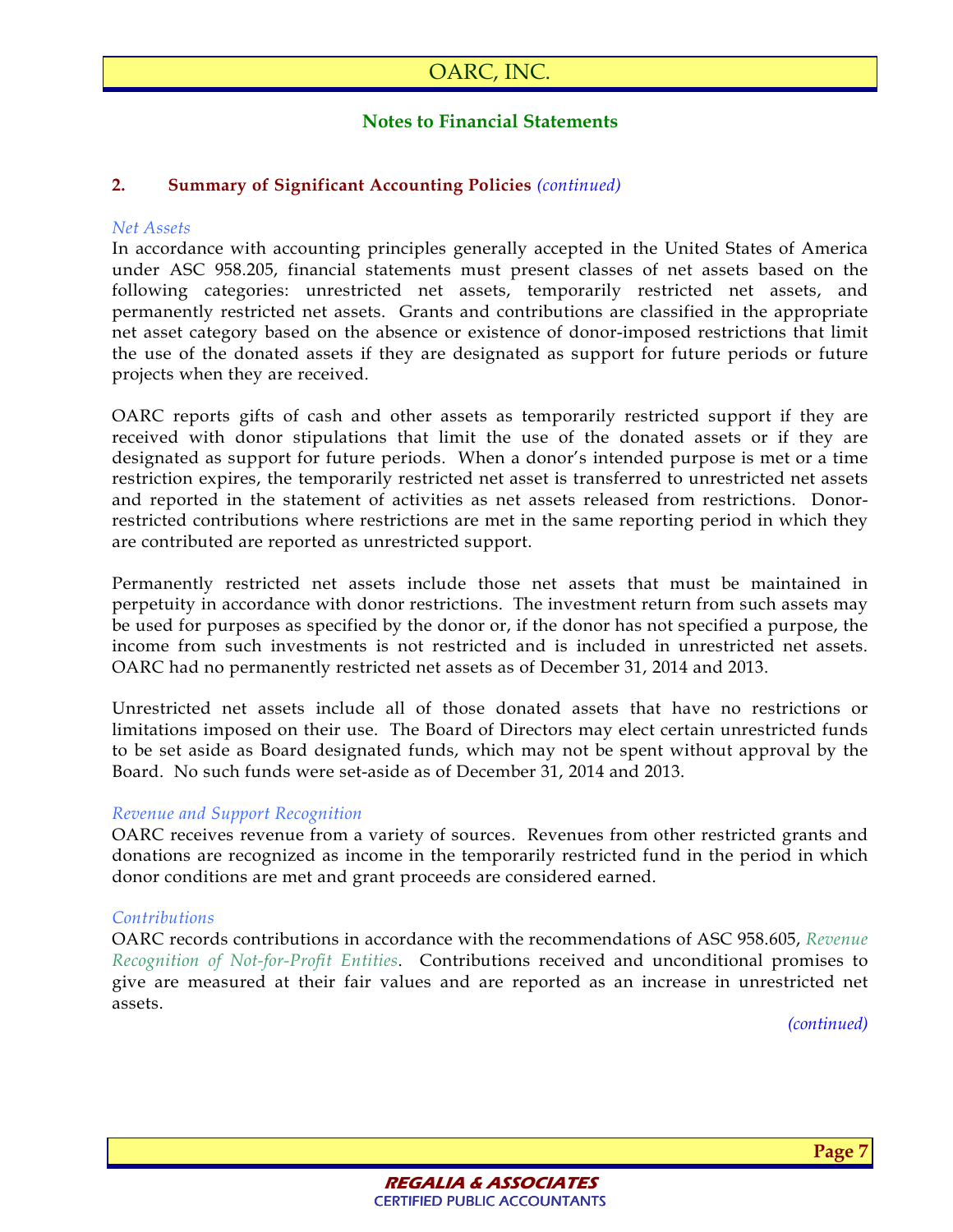### **Notes to Financial Statements**

### **2. Summary of Significant Accounting Policies** *(continued)*

#### *Contributions*

OARC reports gifts of cash and other assets as temporarily restricted support if they are received with donor stipulations that limit the use of the donated assets or if they are designated as support for future periods. When a donor's intended purpose is met or a time restriction expires, the temporarily restricted net asset is transferred to unrestricted net assets and reported in the statement of activities as net assets released from restrictions. Contributions in which the donor restrictions are never relieved are recorded as permanently restricted support. Donor-restricted contributions where restrictions are met in the same reporting period in which they are contributed are reported as unrestricted support.

OARC's policy is to record donated property at the estimated fair value at the date of receipt. OARC reports gifts of property as unrestricted support unless explicit donor stipulations specify how the donated assets are to be used. Gifts of long-lived assets with explicit restrictions that specify how the assets are to be used and gifts of cash or other assets that must be used to acquire long-lived assets are reported as temporarily restricted support. Absent explicit donor stipulations about how long those long-lived assets must be maintained, OARC reports expirations of donor restrictions when the donated or acquired long-lived assets are placed in service.

#### *Contributed Services and Costs*

Contributed services and costs are reflected at the fair value of the contribution received. The contributions of services and costs are recognized if they (a) create or enhance nonfinancial assets or (b) require specialized skills that are provided by individuals possessing those skills and would typically need to be purchased if not provided by donation. There were no in-kind contributions during the year ended December 31, 2014. OARC recognized \$50,000 of in-kind contributions during the year ended December 31, 2013.

#### *Income Taxes*

Financial statement presentation follows the recommendations of ASC 740, *Income Taxes*. Under ASC 740, OARC is required to report information regarding its exposure to various tax positions taken by OARC and requires a two-step process that separates recognition from measurement. The first step is determining whether a tax position has met the recognition threshold; the second step is measuring a tax position that meets the recognition threshold. Management believes that OARC has adequately evaluated its current tax positions and has concluded that as of December 31, 2014, OARC does not have any uncertain tax positions for which a reserve or an accrual for a tax liability would be necessary.

OARC has received notification from the Internal Revenue Service and the State of California that it qualifies for tax-exempt status under Section 501(c)(3) of the Internal Revenue Code and Section 23701d of the California Revenue and Taxation Code. This exemption is subject to periodic review by the federal and state taxing authorities and management is confident that OARC continues to satisfy all federal and state statutes in order to qualify for continued tax exemption status. OARC may periodically receive unrelated business income requiring OARC to file separate tax returns under federal and state statutes. Under such conditions, OARC calculates and accrues the applicable taxes payable.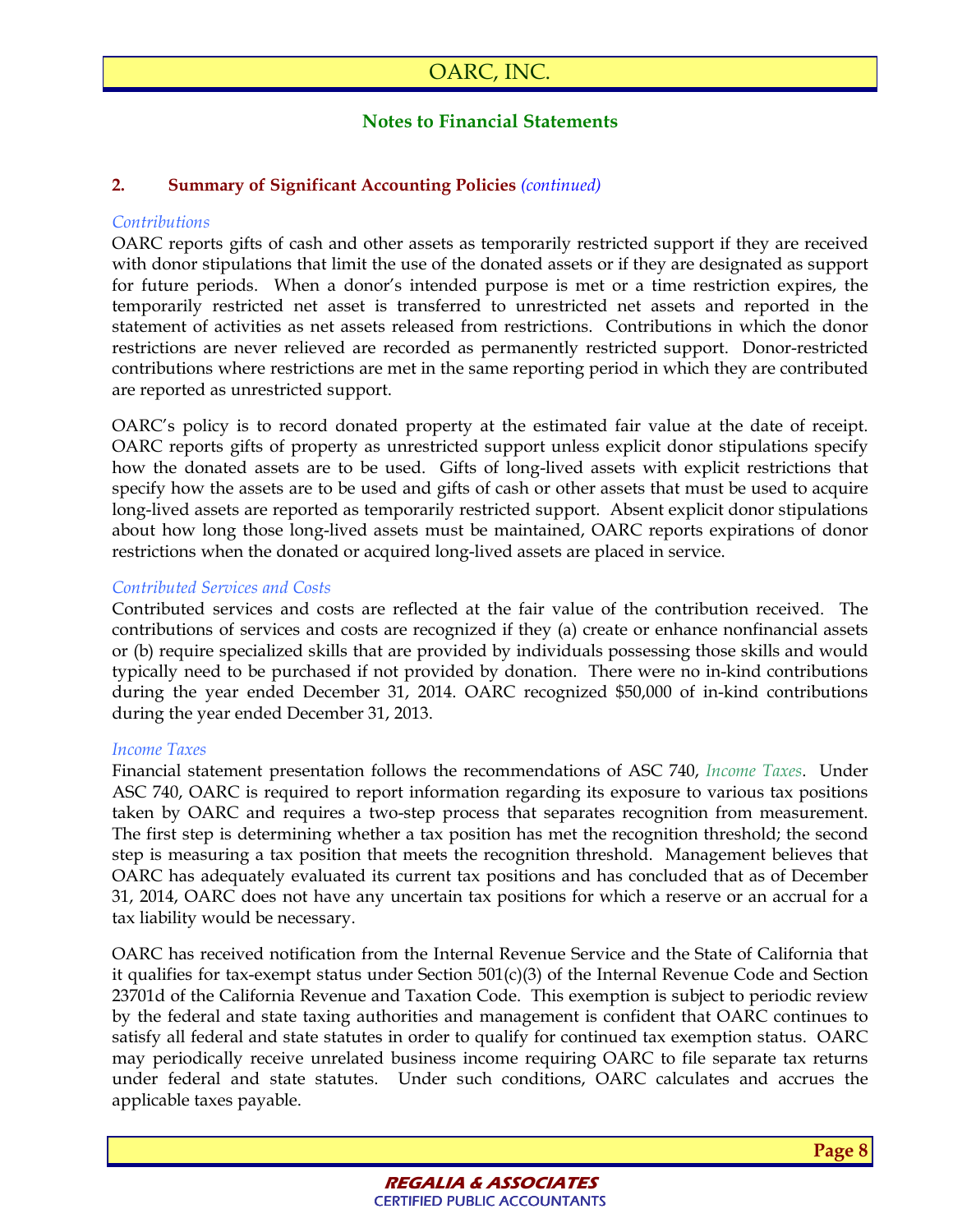# **Notes to Financial Statements**

### **3. Cash and Cash Equivalents**

Cash and cash equivalents of \$347,219 and \$294,900 at December 31, 2014 and 2013, respectively, consist of funds on deposit in a checking account at a local financial institution.

### **4. Accounts Receivable**

Accounts receivable of \$16,500 and \$27,000 at December 31, 2014 and 2013, respectively, are due within one year from various third parties. The amount at December 31, 2013 is reflected net of an allowance for doubtful accounts in the amount of \$10,000. There was no allowance for doubtful accounts at December 31, 2014.

### **5. Property and Equipment**

A summary of property and equipment is as follows at December 31:

|                                   | 2014       | 2013     |
|-----------------------------------|------------|----------|
| Computers and related equipment   | 145,591 \$ | 117,561  |
| Less accumulated depreciation     | (73, 570)  | (34,901) |
| Total property and equipment, net | 72.021     | 82,660   |

Total depreciation expense for the years ended December 31, 2014 and 2013 amounted to \$38,669 and \$19,723, respectively.

### **6. Deferred Revenue**

Deferred revenue of \$211,320 and \$183,011 at December 31, 2014 and 2013, respectively, consists of funds received in advance of services to be performed and are scheduled to be recognized in the following year. Such amounts have been reflected as short-term liabilities and will be reflected as revenue on the statements of activities and changes in net assets in the subsequent fiscal period.

### **7. Lease Commitment**

OARC leases space under a month-to-month operating agreement with Internet Systems Consortium, a related entity. The agreement provides for a monthly rental payment of \$1,530 as of December 31, 2014. Rent expense for the years ended December 31, 2014 and 2013 amounted to \$18,360 and \$12,430, respectively, and is reflected on the statement of functional expenses.